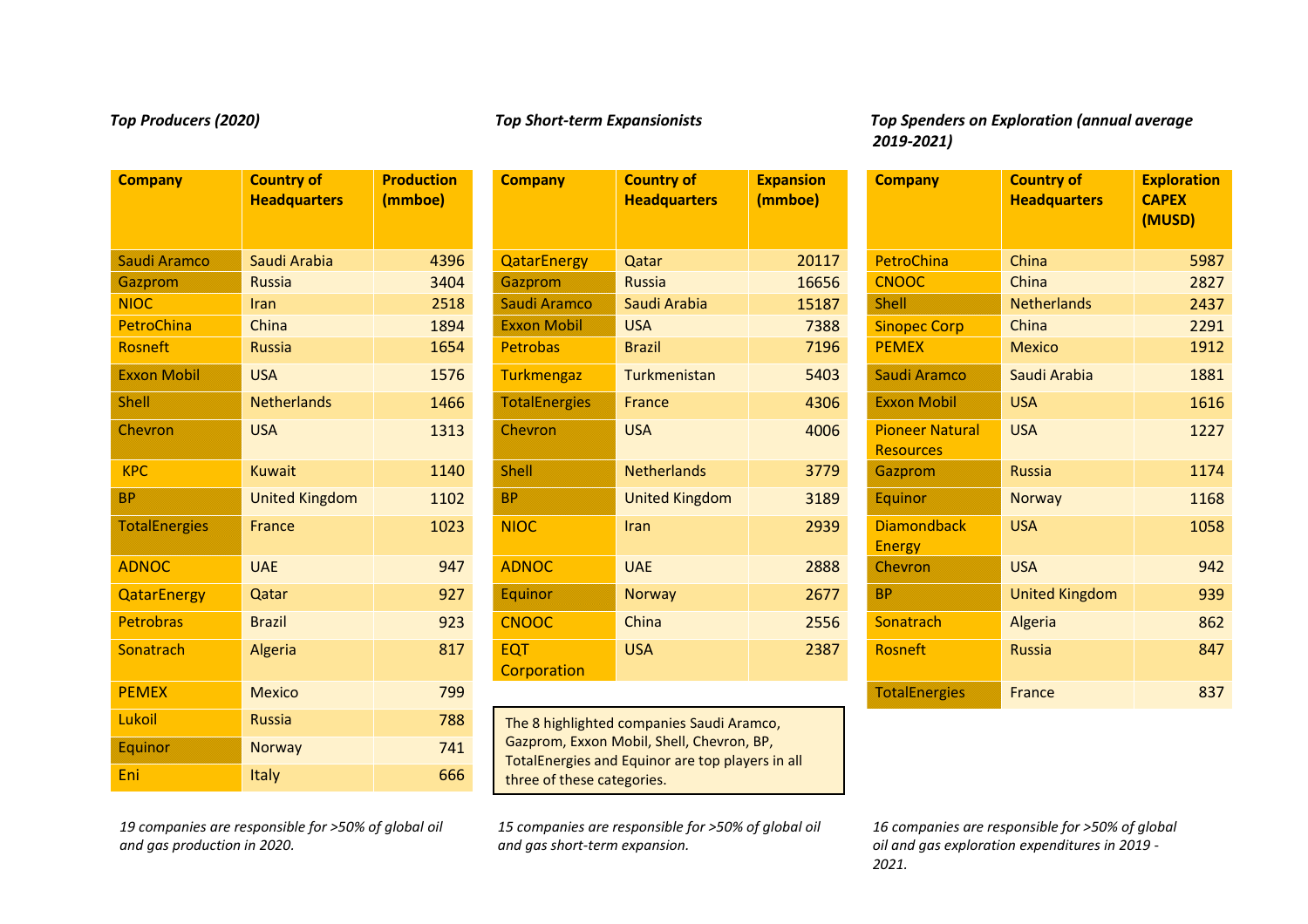## *MIDSTREAM*

| <b>Company</b>                      | <b>Country of</b><br><b>Headquarters</b> | <b>Pipelines</b><br>under<br>development<br>(km) |
|-------------------------------------|------------------------------------------|--------------------------------------------------|
| Gazprom                             | <b>Russia</b>                            | 14447                                            |
| PipeChina                           | China                                    | 13427                                            |
| <b>Sinopec Corp</b>                 | China                                    | 12376                                            |
| <b>CNPC</b>                         | China                                    | 9337                                             |
| <b>GAIL</b>                         | India                                    | 8539                                             |
| <b>NNPC</b>                         | <b>Nigeria</b>                           | 5724                                             |
| <b>Transgaz</b>                     | Romania                                  | 3088                                             |
| <b>Gujarat State Petroleum Corp</b> | India                                    | 2945                                             |
| <b>ONHYM</b>                        | <b>Morocco</b>                           | 2830                                             |
| <b>Alaska Gasline Development</b>   | <b>USA</b>                               | 2760                                             |
| <b>Indian Oil Corporation</b>       | India                                    | 2537                                             |
| <b>Turkmengaz State Concern</b>     | Turkmenistan                             | 2286                                             |
| <b>GAZ-SYSTEM SA</b>                | Poland                                   | 2178                                             |
| Jemena                              | Australia                                | 2156                                             |
| <b>PTT Public Company Ltd</b>       | <b>Thailand</b>                          | 1859                                             |

*The top 15 pipeline developers are responsible for 41% of total pipeline expansion.*

## *Top 15 Pipeline Developers Top 15 LNG Terminal Developers*

| <b>Company</b>                      | <b>Country of</b><br><b>Headquarters</b> | <b>Pipelines</b><br>under<br>development<br>(km) | <b>Company</b>                    | <b>Country of</b><br><b>Headquarters</b> | <b>Annual</b><br><b>Capacity</b><br><b>Under</b><br><b>Development</b><br>(Mt) |
|-------------------------------------|------------------------------------------|--------------------------------------------------|-----------------------------------|------------------------------------------|--------------------------------------------------------------------------------|
| <b>Gazprom</b>                      | <b>Russia</b>                            | 14447                                            | <b>Venture Global LNG</b>         | <b>USA</b>                               | 76                                                                             |
| <b>PipeChina</b>                    | China                                    | 13427                                            | <b>QatarEnergy</b>                | Qatar                                    | 59                                                                             |
| <b>Sinopec Corp</b>                 | China                                    | 12376                                            | <b>KPC</b>                        | <b>Kuwait</b>                            | 33                                                                             |
| <b>CNPC</b>                         | China                                    | 9337                                             | <b>Sinopec Corp</b>               | China                                    | 29                                                                             |
| <b>GAIL</b>                         | India                                    | 8539                                             | <b>CNPC</b>                       | China                                    | 27                                                                             |
| <b>NNPC</b>                         | <b>Nigeria</b>                           | 5724                                             | <b>Sempra Energy</b>              | <b>USA</b>                               | 26                                                                             |
| <b>Transgaz</b>                     | Romania                                  | 3088                                             | <b>Shell</b>                      | <b>Netherlands</b>                       | 25                                                                             |
| <b>Gujarat State Petroleum Corp</b> | India                                    | 2945                                             | <b>New Fortress Energy</b>        | <b>USA</b>                               | 25                                                                             |
| <b>ONHYM</b>                        | <b>Morocco</b>                           | 2830                                             | <b>H-Energy</b>                   | India                                    | 24                                                                             |
| Alaska Gasline Development          | <b>USA</b>                               | 2760                                             | <b>TotalEnergies</b>              | France                                   | 23                                                                             |
| <b>Indian Oil Corporation</b>       | India                                    | 2537                                             | Höegh LNG Holdings                | Norway                                   | 23                                                                             |
| <b>Turkmengaz State Concern</b>     | Turkmenistan                             | 2286                                             | <b>NextDecade</b>                 | <b>USA</b>                               | 23                                                                             |
| <b>GAZ-SYSTEM SA</b>                | Poland                                   | 2178                                             | <b>Cheniere Energy</b>            | <b>USA</b>                               | 21                                                                             |
| Jemena                              | Australia                                | 2156                                             | <b>PTT Public Company Ltd</b>     | <b>Thailand</b>                          | 20                                                                             |
| <b>PTT Public Company Ltd</b>       | <b>Thailand</b>                          | 1859                                             | <b>Alaska Gasline Development</b> | <b>USA</b>                               | 20                                                                             |

*The top 15 LNG Terminal developers are responsible for 34% of total LNG Terminal development.*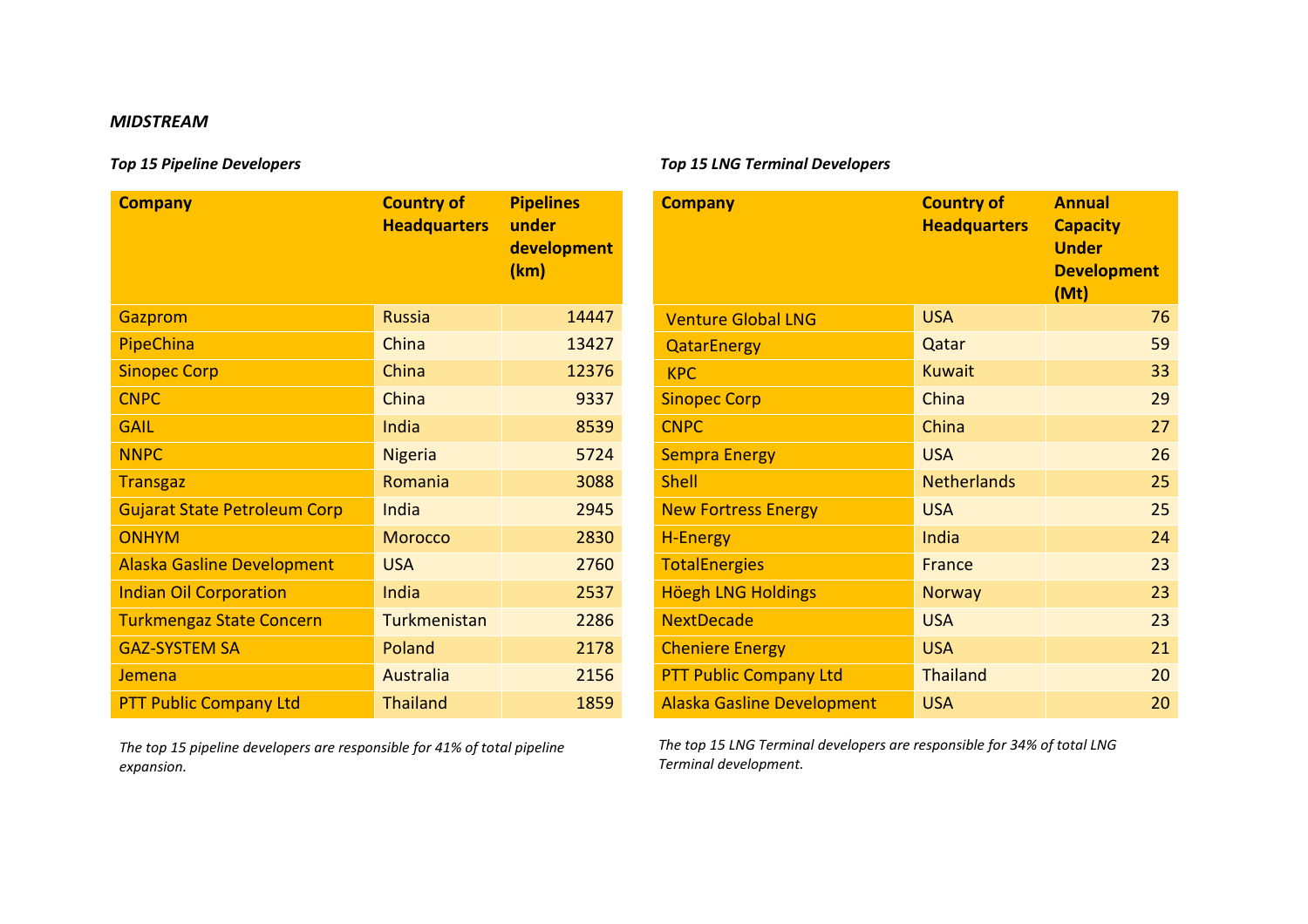## *TOP UNCONVENTIONAL PRODUCERS*

| <b>Company</b>         | <b>Country of</b><br><b>Headquarters</b> | <b>Fracking</b><br>(mmboe) |
|------------------------|------------------------------------------|----------------------------|
| <b>Exxon Mobil</b>     | <b>USA</b>                               | 345                        |
| Occidental             | <b>USA</b>                               | 329                        |
| Petroleum              |                                          |                            |
| <b>EOG Resources</b>   | USA                                      | 322                        |
| Chevron                | <b>USA</b>                               | 309                        |
| PetroChina             | China                                    | 293                        |
| <b>EQT Corporation</b> | <b>USA</b>                               | 292                        |
| Antero                 | <b>USA</b>                               | 257                        |
| <b>Resources</b>       |                                          |                            |
| Ovintiv                | <b>USA</b>                               | 234                        |
| Chesapeake             | <b>USA</b>                               | 199                        |
| ВP                     | United<br>Kingdom                        | 195                        |

| <b>Company</b>                 | <b>Country of</b><br><b>Headquarters</b> | <b>Fracking</b><br>(mmboe) | <b>Company</b>        | <b>Country of</b><br><b>Headquarters</b> | <b>Tar</b><br><b>Sands</b><br>(mmboe) | <b>Company</b>                       | <b>Country of</b><br><b>Headquarters</b> | <b>Coalbed</b><br><b>Methane</b><br>(mmboe) |
|--------------------------------|------------------------------------------|----------------------------|-----------------------|------------------------------------------|---------------------------------------|--------------------------------------|------------------------------------------|---------------------------------------------|
| <b>Exxon Mobil</b>             | <b>USA</b>                               | 345                        | <b>CNRL</b>           | Canada                                   | 244                                   | <b>Shell</b>                         | <b>Netherlands</b>                       | 66                                          |
| <b>Occidental</b><br>Petroleum | <b>USA</b>                               | 329                        | <b>Suncor Energy</b>  | Canada                                   | 217                                   | <b>ConocoPhillips</b>                | <b>USA</b>                               | 43                                          |
| <b>EOG Resources</b>           | <b>USA</b>                               | 322                        | <b>Cenovus Energy</b> | Canada                                   | 139                                   | <b>Origin Energy</b>                 | Australia                                | 42                                          |
| <b>Chevron</b>                 | <b>USA</b>                               | 309                        | <b>Exxon Mobil</b>    | <b>USA</b>                               | 116                                   | <b>Sinopec Group</b>                 | China                                    | 28                                          |
| <b>PetroChina</b>              | China                                    | 293                        | <b>Husky Energy</b>   | Canada                                   | 45                                    | <b>CNOOC</b>                         | China                                    | 26                                          |
| <b>EQT Corporation</b>         | <b>USA</b>                               | 292                        | <b>Imperial Oil</b>   | Canada                                   | 40                                    | <b>IKAV Energy</b>                   | <b>USA</b>                               | 23                                          |
| Antero<br><b>Resources</b>     | <b>USA</b>                               | 257                        | <b>MEG Energy</b>     | Canada                                   | 30                                    | Ember<br><b>Resources</b>            | Canada                                   | 14                                          |
| <b>Ovintiv</b>                 | <b>USA</b>                               | 234                        | <b>TotalEnergies</b>  | France                                   | 30 <sup>°</sup>                       | <b>Santos</b>                        | Australia                                | 12                                          |
| <b>Chesapeake</b>              | <b>USA</b>                               | 199                        | <b>Tatneft</b>        | Russia                                   | 23                                    | <b>Carbon Creek</b><br><b>Energy</b> | <b>USA</b>                               | 12                                          |
| <b>BP</b>                      | <b>United</b><br>Kingdom                 | 195                        | <b>CNOOC</b>          | China                                    | 21                                    | <b>CNX Resources</b><br>Corporation  | <b>USA</b>                               | 10                                          |

*The top 10 frackers are responsible for 26% of total fracking production in 2020.*

*The top 10 tar sands producers are responsible for 88% of total tar sands production in 2020.*

*Top 10 Frackers Top 10 Tar Sands Producers Top 10 Coalbed Methane Producers*

| <b>Company</b>        | <b>Country of</b><br><b>Headquarters</b> | <b>Coalbed</b><br><b>Methane</b><br>(mmboe) |
|-----------------------|------------------------------------------|---------------------------------------------|
| <b>Shell</b>          | <b>Netherlands</b>                       | 66                                          |
| <b>ConocoPhillips</b> | <b>USA</b>                               | 43                                          |
| <b>Origin Energy</b>  | Australia                                | 42                                          |
| <b>Sinopec Group</b>  | China                                    | 28                                          |
| <b>CNOOC</b>          | China                                    | 26                                          |
| <b>IKAV Energy</b>    | <b>USA</b>                               | 23                                          |
| Ember                 | Canada                                   | 14                                          |
| <b>Resources</b>      |                                          |                                             |
| <b>Santos</b>         | Australia                                | 12                                          |
| <b>Carbon Creek</b>   | USA                                      | 12                                          |
| <b>Energy</b>         |                                          |                                             |
| <b>CNX Resources</b>  | <b>USA</b>                               | 10                                          |
| Corporation           |                                          |                                             |

*The top 10 coalbed methane producers are responsible for 60% of total coalbed methane production in 2020.*